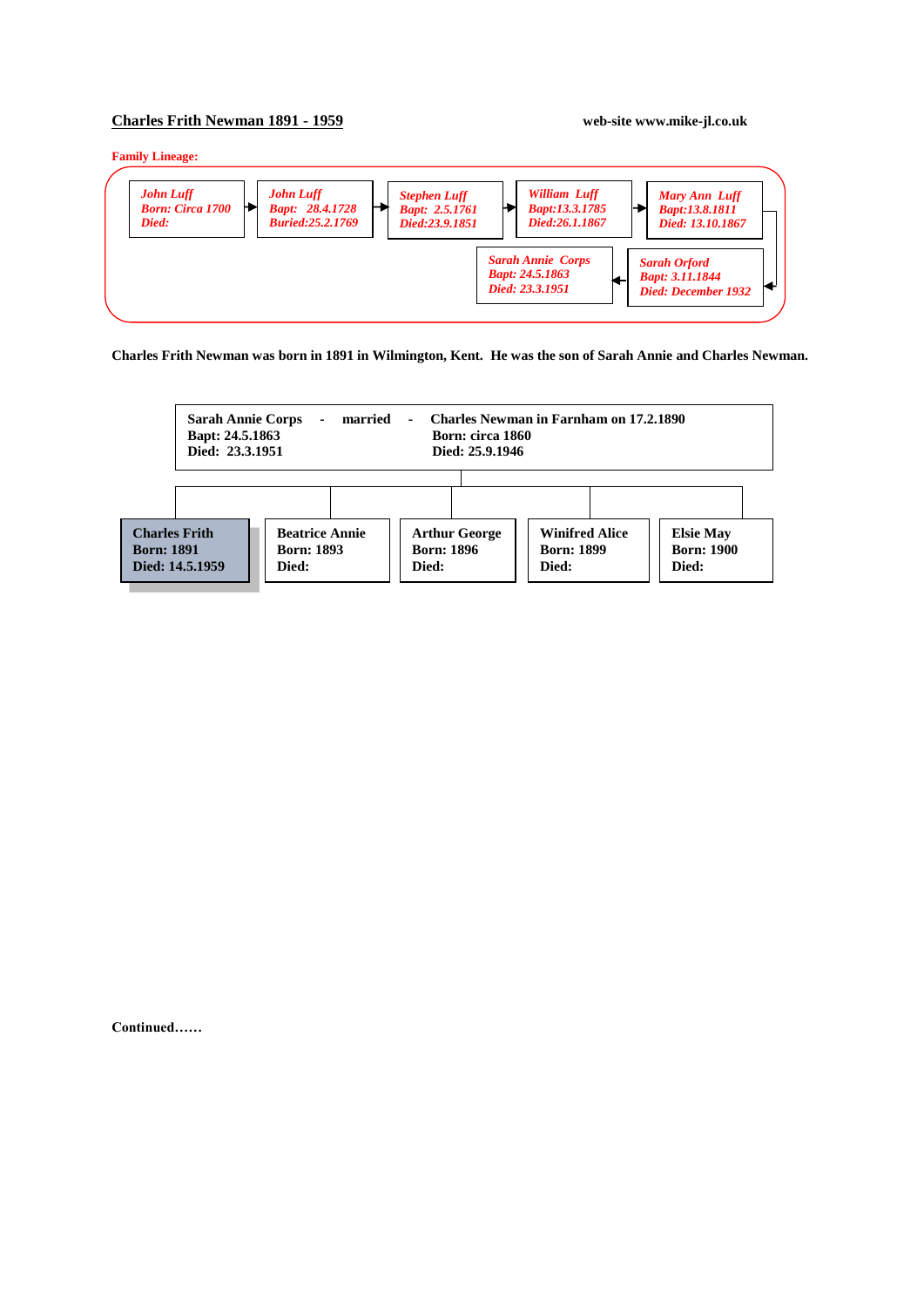|                | Umin un port                                                   |   |                                                      |   |   | County Berough, Municipal<br>Beesugh, or Urean District<br>a It Muchealo/may<br>$\alpha$ |                        | 10 <sup>10</sup>       | oŁ<br>π            |                                                    | -or of Driver Williams<br>a Dartina | $\overline{14}$                     |                                   | prot officers                                                   | Wilmingtons                                                                                       |
|----------------|----------------------------------------------------------------|---|------------------------------------------------------|---|---|------------------------------------------------------------------------------------------|------------------------|------------------------|--------------------|----------------------------------------------------|-------------------------------------|-------------------------------------|-----------------------------------|-----------------------------------------------------------------|---------------------------------------------------------------------------------------------------|
|                | ROAD, STREET, &c., and<br>No. or NAME of ROUSE                 |   | $\overline{4}$<br><b>HOUSES</b><br>Uninhabited<br>출발 | Ŧ |   | Name and Surname of                                                                      | RELATION               |                        |                    | Age last<br>Hirinday                               | PROFESSION OR OCCUPATION            | Employer.<br>Workers<br>Own account | H.<br>Working<br>$m_{\text{max}}$ | WHEEL BORN                                                      | (i) Deaf and Dumb<br>(ii) Binadio<br>(ii) Lansaino, festivalente<br>(ii) Lansacillo, festivalente |
|                | Laddo Collages                                                 |   |                                                      |   |   | Christopha Whitehead                                                                     | $\mathcal{C}_{\rho n}$ |                        | Blaze , Far<br>Q   |                                                    |                                     |                                     |                                   | Aunt Hor                                                        |                                                                                                   |
|                |                                                                |   |                                                      |   |   | udrick John Is                                                                           | $g_{\alpha}$           |                        | $\frac{7}{3}$      |                                                    |                                     |                                     |                                   | <b>95 Wilmington</b>                                            |                                                                                                   |
|                |                                                                |   |                                                      |   |   | oe<br>Jamuel                                                                             | Ym                     |                        |                    |                                                    |                                     |                                     |                                   | ₽€<br>$\frac{\partial s}{\partial t}$<br>Ъo                     |                                                                                                   |
|                |                                                                |   |                                                      |   |   | $\mathcal{G}^{\sigma}$<br>Gerbert Vieta                                                  | You                    |                        | 2                  |                                                    | Gard                                |                                     |                                   | Gampopin Polsmost                                               |                                                                                                   |
| 83             | Дł<br>18                                                       | 1 |                                                      |   |   | John Denry New                                                                           | <b>Beach</b>           |                        | $82 - 34$          |                                                    | 22 04 low                           |                                     |                                   | Casex Librartown                                                |                                                                                                   |
|                |                                                                |   |                                                      |   |   | Mary Same<br>مهر                                                                         | Evife                  | $\theta$               |                    |                                                    | Pomploye                            |                                     |                                   | Kent Beach, Beath                                               |                                                                                                   |
|                |                                                                |   |                                                      |   |   | 肚<br>John Bens                                                                           | Jon <sup>1</sup>       |                        |                    |                                                    |                                     |                                     |                                   | s₽<br><b>A</b> e                                                |                                                                                                   |
|                |                                                                |   |                                                      |   |   | Killian<br>QZ<br>Ellen allen                                                             | lays<br>Bride m        |                        |                    |                                                    |                                     |                                     |                                   | Kent Bulbrickette                                               |                                                                                                   |
|                | 92<br>$S_{4}/4$                                                |   |                                                      |   |   | $\theta$                                                                                 | You                    |                        | 26                 |                                                    | hlove                               | John                                |                                   | Rent Wilmington                                                 |                                                                                                   |
|                |                                                                |   |                                                      |   |   | William<br>$\theta$ e<br>Bertram                                                         | Lon                    |                        |                    |                                                    | rundry Labourer                     | Wakes                               |                                   | os                                                              |                                                                                                   |
|                |                                                                |   |                                                      |   |   | <b>As</b><br>Leonard                                                                     | Уm                     | ч                      |                    |                                                    | Colombia                            | Waha.                               |                                   | Δż<br>R.                                                        |                                                                                                   |
|                | 90<br>$851/2^*$                                                |   |                                                      |   |   | Harry Burite                                                                             | Hear                   |                        |                    |                                                    | Lamerice                            | Waker                               |                                   | Hand Woodwich                                                   | $-2m$                                                                                             |
|                |                                                                |   |                                                      |   |   | ₿ŧ<br>adal                                                                               | Wife                   |                        | $\frac{21}{21}$ 64 |                                                    |                                     |                                     |                                   | De Wilminston                                                   |                                                                                                   |
|                |                                                                |   |                                                      |   |   | Rurbude                                                                                  | daler                  |                        |                    |                                                    |                                     |                                     |                                   | $\mathcal{A}$<br>ge.<br>$\mathcal{L}_{\mathbf{z}}$              |                                                                                                   |
|                |                                                                |   |                                                      |   |   | €۹<br>William                                                                            | you                    |                        |                    |                                                    |                                     |                                     |                                   | $A^{\circ}$                                                     |                                                                                                   |
| S <sub>b</sub> | 11 Ladde Cortel /                                              |   |                                                      |   |   | harles necoman                                                                           | dead M                 |                        | ÚΔ                 |                                                    | Carpenter Printers                  | Worker                              |                                   | Indon Westminster                                               |                                                                                                   |
|                |                                                                |   |                                                      |   |   | $\mathfrak{g}_{\mathfrak{k}}$<br>Jarah annie                                             | Silve                  | m                      |                    | $\ell \Delta \Gamma$                               |                                     |                                     |                                   | Turry Fainham                                                   |                                                                                                   |
|                |                                                                |   |                                                      |   |   | Charles Fritt- de                                                                        | 'n                     |                        | Q                  |                                                    |                                     |                                     |                                   | Hind Wilmington<br>яł                                           |                                                                                                   |
|                |                                                                |   |                                                      |   |   | ه ۹<br>Beatrice annie                                                                    | Incor                  |                        |                    | s                                                  |                                     |                                     |                                   | 44<br>ΆQ                                                        |                                                                                                   |
|                |                                                                |   |                                                      | ٠ |   | $\mathcal{L}$<br>Jestine Crony                                                           | You                    |                        | $\sigma$           |                                                    |                                     |                                     |                                   | À.<br>A¢                                                        |                                                                                                   |
|                |                                                                |   |                                                      |   |   | $\mu$<br>Jonefy Stice                                                                    | Agua                   |                        |                    | 2<br>$\frac{\partial \mathcal{L}}{\partial x^{2}}$ |                                     |                                     |                                   | 9e<br>ae                                                        |                                                                                                   |
|                |                                                                |   |                                                      |   |   | Illece Aras                                                                              | Anua                   | n                      | 50                 |                                                    | and forme<br>Carter a<br>Jacme      | Voter                               |                                   | Heni Dunto Guen                                                 |                                                                                                   |
| $\frac{8}{7}$  | ø٠<br>$\Delta$                                                 |   |                                                      |   |   | Josephines Racker                                                                        | Head<br>Stike          |                        |                    | 53                                                 |                                     |                                     |                                   | de <i>Punkide</i>                                               |                                                                                                   |
|                |                                                                |   |                                                      |   |   | $\partial^2$<br>aira<br>Elliam Finele Bodiau                                             |                        |                        | 24                 |                                                    | one art concentration               |                                     |                                   | middlesse Forchenham                                            |                                                                                                   |
|                |                                                                |   |                                                      |   |   | Conjamin<br>$\mathscr{L}_{\mathscr{H}}$                                                  | Forestle               |                        |                    |                                                    | Fineenzionen Worker                 |                                     |                                   | Rent Jonouch Beach                                              |                                                                                                   |
| Ñ              | $\theta$ e                                                     |   |                                                      |   |   | William Cassillon                                                                        | Dead                   | 911                    | 27                 |                                                    | Salution in Contact Waller          |                                     |                                   | Kent Dayston                                                    |                                                                                                   |
|                | o                                                              |   |                                                      |   |   | mahala                                                                                   | 44                     | $\frac{2\pi}{\beta^2}$ |                    |                                                    |                                     |                                     |                                   | De Wilminston                                                   |                                                                                                   |
|                |                                                                |   |                                                      |   |   | Ω₽<br>Irlin                                                                              |                        |                        | h                  |                                                    |                                     |                                     |                                   | faitford<br>ps.                                                 |                                                                                                   |
|                |                                                                |   |                                                      |   |   |                                                                                          |                        |                        |                    |                                                    |                                     |                                     |                                   |                                                                 |                                                                                                   |
| 6              | $\left \frac{\text{total of}}{\text{time of the time}}\right $ |   |                                                      |   | Ź | Total of Males and of Females                                                            |                        |                        |                    | 1011                                               |                                     |                                     |                                   |                                                                 |                                                                                                   |
|                |                                                                |   |                                                      |   |   | / Norz—Drine your pen through such awake of thy houdings as are inapplicable.            |                        |                        |                    |                                                    |                                     | division in                         |                                   | when the property to severe the control and the property in the |                                                                                                   |

**The 1901 Census shows Charles, aged 9, living with his family at 11 Ladds Cottages, Wilmington, Dartford, Kent.**

| <b>Name</b>                           | House      | <b>Position in</b> Condition Age/Sex |              | <b>Profession</b> | <b>Birth Place</b>         |
|---------------------------------------|------------|--------------------------------------|--------------|-------------------|----------------------------|
| <b>Charles Newman</b>                 | Head       | <b>Married</b>                       | 40 Male      | <b>Carpenter</b>  | <b>London, Westminster</b> |
| Sarah Annie Newman                    | Wife       | <b>Married</b>                       | 38 F/male    |                   | <b>Farnham, Surrey</b>     |
| <b>Charles Frith Newman</b>           | <b>Son</b> |                                      | 9 Male       |                   | <b>Kent, Wilmington</b>    |
| <b>Beatrix Annie Newman Daughter</b>  |            |                                      | 8 F/male     |                   | <b>Kent, Wilmington</b>    |
| <b>Arthur George Newman</b>           | Son        |                                      | 5 Male       |                   | <b>Kent, Wilmington</b>    |
| <b>Winifred Alice Newman Daughter</b> |            |                                      | 2 F/male     |                   | <b>Kent, Wilmington</b>    |
| <b>Elsie May Newman</b>               | Daughter   |                                      | 5mths F/male |                   | <b>Kent, Wilmington</b>    |

**Continued……**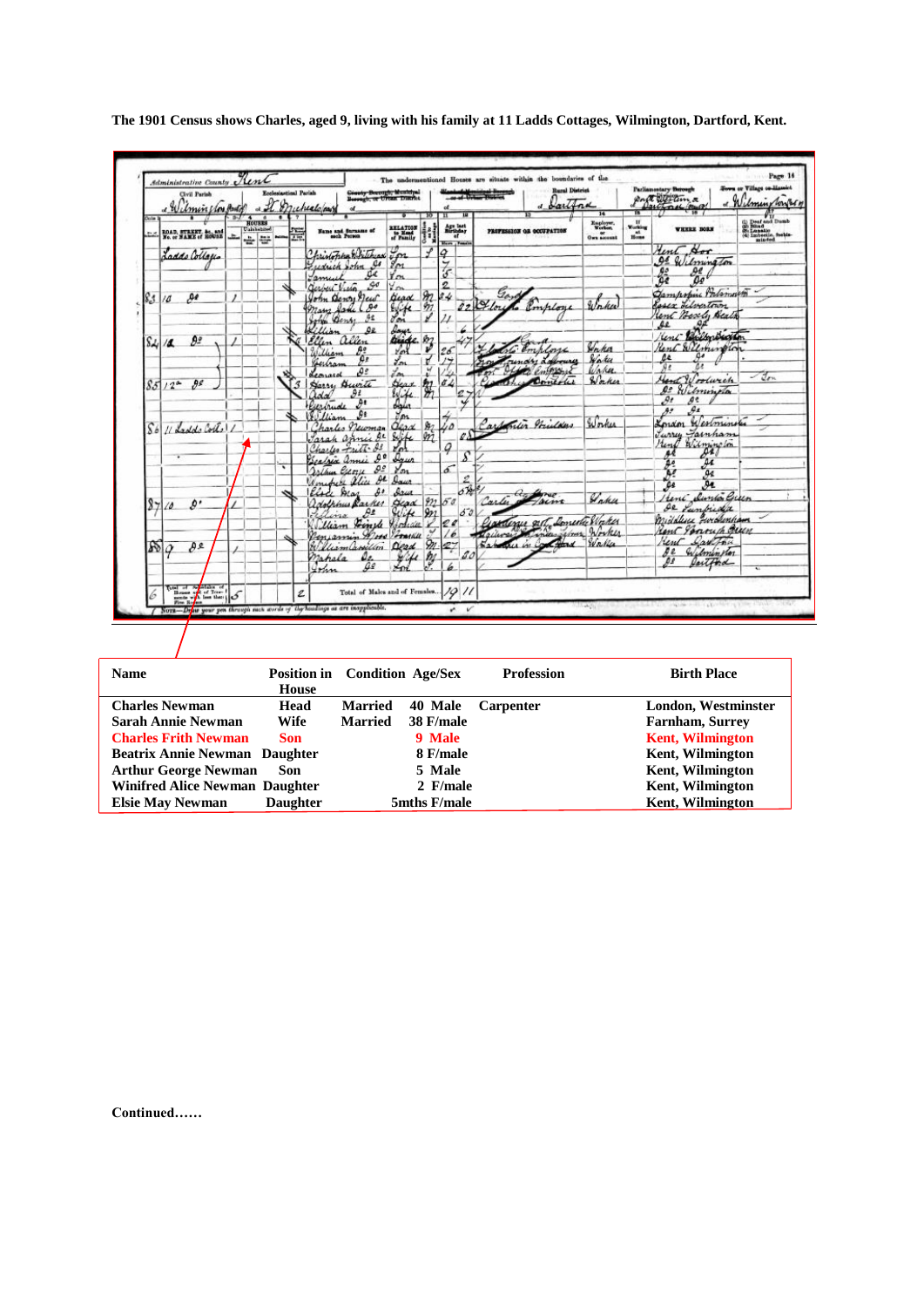**The 1911 Census shows Charles, now aged 19 single, and still living with his family at 11 Ladds Cottages, Wilmington, Dartford, Kent. Charles was employed as a nurseryman.**

|                                                                                                                                                                                                                                                                                                                                                                                                                                                                                                                                                                                                                                                                            |                                                                                                                                                                                                                                                                                                                                                                                                                                                                                                                                                                                                                                                                                                                                                                                                                                                                                                                                                                                                                                                                                                                                                                                                                                                                                                                                                                                                                                                                                                                                                                                                                                                                                                                                                                                                                      | CENSUS OF ENGLAND AND WALES, 1911.<br>Before writing on this Schedule please read the Ecomples and the Instructions given on the other side of the paper, as well as the headings of the Culumns. The retreat shauld be serince in Ink.                                                                                                                                                                                                                                                                                                                                                                                                                                                                                                                                                                                                                                                                                                                                                                                                                                                                                                                                                                                                                                                                                                                                         | 227<br>Nasher of Information<br>(To be filled up by the En                                                                                                                                                                                                                                                                                                                                                                                                                                                                                                                                                                                                                                                                                                                                                                                                                                                  |
|----------------------------------------------------------------------------------------------------------------------------------------------------------------------------------------------------------------------------------------------------------------------------------------------------------------------------------------------------------------------------------------------------------------------------------------------------------------------------------------------------------------------------------------------------------------------------------------------------------------------------------------------------------------------------|----------------------------------------------------------------------------------------------------------------------------------------------------------------------------------------------------------------------------------------------------------------------------------------------------------------------------------------------------------------------------------------------------------------------------------------------------------------------------------------------------------------------------------------------------------------------------------------------------------------------------------------------------------------------------------------------------------------------------------------------------------------------------------------------------------------------------------------------------------------------------------------------------------------------------------------------------------------------------------------------------------------------------------------------------------------------------------------------------------------------------------------------------------------------------------------------------------------------------------------------------------------------------------------------------------------------------------------------------------------------------------------------------------------------------------------------------------------------------------------------------------------------------------------------------------------------------------------------------------------------------------------------------------------------------------------------------------------------------------------------------------------------------------------------------------------------|---------------------------------------------------------------------------------------------------------------------------------------------------------------------------------------------------------------------------------------------------------------------------------------------------------------------------------------------------------------------------------------------------------------------------------------------------------------------------------------------------------------------------------------------------------------------------------------------------------------------------------------------------------------------------------------------------------------------------------------------------------------------------------------------------------------------------------------------------------------------------------------------------------------------------------------------------------------------------------------------------------------------------------------------------------------------------------------------------------------------------------------------------------------------------------------------------------------------------------------------------------------------------------------------------------------------------------------------------------------------------------|-------------------------------------------------------------------------------------------------------------------------------------------------------------------------------------------------------------------------------------------------------------------------------------------------------------------------------------------------------------------------------------------------------------------------------------------------------------------------------------------------------------------------------------------------------------------------------------------------------------------------------------------------------------------------------------------------------------------------------------------------------------------------------------------------------------------------------------------------------------------------------------------------------------|
|                                                                                                                                                                                                                                                                                                                                                                                                                                                                                                                                                                                                                                                                            |                                                                                                                                                                                                                                                                                                                                                                                                                                                                                                                                                                                                                                                                                                                                                                                                                                                                                                                                                                                                                                                                                                                                                                                                                                                                                                                                                                                                                                                                                                                                                                                                                                                                                                                                                                                                                      | The contents of the Schedule will be treated as confidential. Strict care will be taken that no information is disclosed with regard to individual yersens. The vetures are not to be used for proof of app, as in connection<br>than the preparation of Statistical Tables.                                                                                                                                                                                                                                                                                                                                                                                                                                                                                                                                                                                                                                                                                                                                                                                                                                                                                                                                                                                                                                                                                                    |                                                                                                                                                                                                                                                                                                                                                                                                                                                                                                                                                                                                                                                                                                                                                                                                                                                                                                             |
| HELAYIONSHIP<br>NAME AND SUBNAME                                                                                                                                                                                                                                                                                                                                                                                                                                                                                                                                                                                                                                           | <b>Cast Birmday</b><br>and BEX.<br>PARTICULARS as to MARRIAGE.                                                                                                                                                                                                                                                                                                                                                                                                                                                                                                                                                                                                                                                                                                                                                                                                                                                                                                                                                                                                                                                                                                                                                                                                                                                                                                                                                                                                                                                                                                                                                                                                                                                                                                                                                       | <b>FROFEREDON or OCCUPATION</b><br>of Persons aged to years and upwards                                                                                                                                                                                                                                                                                                                                                                                                                                                                                                                                                                                                                                                                                                                                                                                                                                                                                                                                                                                                                                                                                                                                                                                                                                                                                                         | NATIONALITY<br>of every Ferman<br>Form In a<br>BIRTHPLACE<br>of every person<br>DUTILMIT!                                                                                                                                                                                                                                                                                                                                                                                                                                                                                                                                                                                                                                                                                                                                                                                                                   |
| every Person, whether Member of Family, Visitor, Boarder, or Servant,<br>wiso<br>(1) passed the night of Sunday, April 2nd, 1911, in this dwelling and was alree at midnight, or<br>$\begin{array}{l} \mbox{first whether}\\ \alpha\ \mbox{Hint}^* \text{ or}\\ \neg\ \mbox{Wm}_i^* \sim \mbox{Sim}^*\\ \neg\ \mbox{Daglator}^* \text{ or}\\ \mbox{other Rodor}^* \text{ or}\\ \neg\ \mbox{Tador}^*\\ \neg\ \mbox{Fador}^*\\ \neg\ \mbox{Rador}^*\\ \end{array}$<br>(2) arrived in this dwelling on the morning of Monday, April 3rd, not having been enumerated slawbers.<br>* Harvaurt."<br>No one she must be included.<br>(For order of entering names see Examples on | State, for each Married Weman calured on this Nekslinis, the mondar of $\ldots$<br>For Infants<br>make one year<br>state the age<br>$\begin{array}{r} \text{Write} \\ = \operatorname{HingIn} \\ \text{``Marmon''} \\ \text{`` Mathowon''} \\ \text{`` Withowon''} \\ \text{`` Wehere} \end{array}$<br>Completed<br>ploted<br>cars 18<br><b>SUP CHAIR HOUSES</b><br>une month<br>opposite the<br>manus of<br>all persons<br>and upwards<br>$\begin{tabular}{ c c } \hline & \multicolumn{1}{ c }{\textbf{Consistency}}\\ \hline & \multicolumn{1}{ c }{\textbf{Intra}}\\ \hline & \multicolumn{1}{ c }{\textbf{Intra}}\\ \hline & \multicolumn{1}{ c }{\textbf{Intra}}\\ \hline & \multicolumn{1}{ c }{\textbf{Intra}}\\ \hline & \multicolumn{1}{ c }{\textbf{Intra}}\\ \hline & \multicolumn{1}{ c }{\textbf{Intra}}\\ \hline & \multicolumn{1}{ c }{\textbf{Intra}}\\ \hline \end{tabular}$<br>$\begin{tabular}{ c c c c } \hline \multicolumn{1}{ c }{\textbf{Total}} & \multicolumn{1}{ c }{\textbf{CALM}} \\ \hline \multicolumn{1}{ c }{\textbf{Data}} & \multicolumn{1}{ c }{\textbf{CALM}} \\ \hline \multicolumn{1}{ c }{\textbf{Data}} & \multicolumn{1}{ c }{\textbf{CALM}} \\ \hline \multicolumn{1}{ c }{\textbf{Data}} & \multicolumn{1}{ c }{\textbf{LAM}} \\ \hline \multicolumn{1}{ c }{\textbf{AInra}} & \multicolumn{1}{ c }{\textbf{LAM}}$<br>mate<br>$\begin{tabular}{ c c c } \hline \textbf{A} & \textbf{A} & \textbf{A} & \textbf{A} & \textbf{A} & \textbf{A} & \textbf{A} & \textbf{A} & \textbf{A} & \textbf{A} & \textbf{A} & \textbf{A} & \textbf{A} & \textbf{A} & \textbf{A} & \textbf{A} & \textbf{A} & \textbf{A} & \textbf{A} & \textbf{A} & \textbf{A} & \textbf{A} & \textbf{A} & \textbf{A} & \textbf{A} & \textbf{A} & \textbf{A} & \textbf{A} & \textbf{A} &$<br><b>Base</b> | Working on<br>or Waching on<br><b>Window</b><br>Huming as<br>Industry or Service with<br>which worker is nonnected<br>Personal Occupation.<br>Cela opposite the<br>angeled is any<br>sala or Johanny<br>1) " Englopes"<br>This quantion should genere ally be an<br>inverse by standing the business can by the employer. If this is shortly shown in<br>$\mathbb{G} \Omega$ . It is shown in $\mathbb{G} \Omega$ , the space<br>inverse in $\mathbb{G} \Omega$ . The same stress the space<br>The reply should show the precise branch of<br>$\begin{tabular}{ c c } \hline \textbf{Wole for} \\ \hline \textbf{m} & \textbf{m} \\ \hline \textbf{m} & \textbf{m} \\ \hline \textbf{m} & \textbf{m} \\ \hline \textbf{m} & \textbf{m} \\ \hline \textbf{m} & \textbf{m} \\ \hline \textbf{m} & \textbf{m} \\ \hline \textbf{m} & \textbf{m} \\ \hline \textbf{m} & \textbf{m} \\ \hline \textbf{m} & \textbf{m} \\ \hline \textbf{m} & \textbf{m} \\ \hline \textbf{m} & \textbf{m} \\ \hline \textbf{m}$<br>mgapul in any Trade or Mamilastara, the particular kind of work done, and the Article in choose or Manital worked or doubt to should be clearly indicated.<br>Walter Titler<br>working for an<br>weter moded for De<br><b>Service Bridge</b><br>engineel, or<br>Hoe Instructions I to 8 and Examples on back<br>are from a silene<br>(See Instruction 9 and Exam- | eclused in<br>$\begin{tabular}{ll} (1) \hline 11 & born in the Unbed. Kingdom, write the mass of theCountry, and Town or Pucial. \end{tabular}$<br>British sale<br>Nchodule is<br>3 ** Tota<br>ject by parent-<br>$\begin{tabular}{ll} (2) \text{ } \text{B} \text{ } \text{ term in any other part of} \\ \text{the Heirial Pointing, with} \\ \text{the area of the Pointing,} \\ \text{Cokery, } \\ \text{Cokery, } \\ \text{Fretrimes or Rath} \end{tabular}$<br>Hritish sub-<br>joot," giving<br>year of man-<br>$\begin{array}{ll} \text{(5) II, born in a Fourier. Construct,} \\ \text{weile the named the Conmetry,} \\ \text{(1) II term is now, write = At Ban.} \end{array}$<br>31 of the<br>tane whath<br>"Fronch,<br>Norm-In the case of persons been class<br>there that in England or Wales, state whether "Resolute" or<br>"Visite" in this Country.<br>German.<br>the age at<br>"Hussian, |
| Charles. Deuman<br>Head<br>Jarck, annie newman Wife<br>Charlie Trath Dewman Jon<br>Bratrix. Armie Gewinon trangular<br>arthur. George Jarmen Jon<br>Winniethe allia Madwan Daughter<br>Else May. Newman Daughter<br>Wilfred Frank Jaiman Son<br>to filled up by the Runn-<br>$C\Gamma$<br>I covered that the state of the distribution of the state of the state and it<br>or making the part<br><b>SI ARA</b><br>240                                                                                                                                                                                                                                                      | 50<br>married 21<br>48<br>married 21 6 6<br>Jungle<br>Julate<br>18<br>12<br>10<br>$\overline{\mathcal{E}}$<br>$\mathcal{L}(\mathcal{A})$                                                                                                                                                                                                                                                                                                                                                                                                                                                                                                                                                                                                                                                                                                                                                                                                                                                                                                                                                                                                                                                                                                                                                                                                                                                                                                                                                                                                                                                                                                                                                                                                                                                                             | l. ere<br>Pouse Carpenter 210<br>again<br>Worker<br>Marseryman<br>564<br>russayman<br>Worker<br>2.80<br>Dreifmaker<br>alk.<br>Worker<br>Gardener Boy Domitic<br>School<br>390<br>School<br>Jehool<br>(To be filled up by, or on hehalf of, the Head of Family or other porn<br>Write below the Number of Reems in this Council of Bostness, the Apactonst), the Council Council of the State council and the methods of the main and warehouse, handled and the main and warehouse, since, since,<br>Signature<br>5 <sup>2</sup>                                                                                                                                                                                                                                                                                                                                                                                                                                                                                                                                                                                                                                                                                                                                                                                                                                                | middle sex, Westminister +<br>Jurrey Farmhaue<br>Rent. Wilmington<br>Rent Wilmington<br>Heut. Ealmington<br>Hent Wilmington<br>n in eccepation, or in sharps, of this dwelling.)<br>I declare that this Schedule is correctly filled up to the best of my knowledge and belief.<br>Charles . newman<br>Postal Address 11 Ladds . Cottages Dartport becath                                                                                                                                                                                                                                                                                                                                                                                                                                                                                                                                                   |
| Charles. Dewman<br>Head<br>Jarak, annie heidman Wife<br>Charlie Frittigewman Son<br>Beatrix. armic Gavenon Daughter<br>arthur George navman Jon<br>Winipell. Alice Madman Daughter<br>Elsee May. Newman Daughter<br>Welfred Frank Jawman Son                                                                                                                                                                                                                                                                                                                                                                                                                               | $\cdot$ 7.<br>50<br>married 21<br>48<br>married 21<br>$\iota$<br>19<br>Jingle<br>Juigle<br>18<br>12<br>10 <sup>°</sup>                                                                                                                                                                                                                                                                                                                                                                                                                                                                                                                                                                                                                                                                                                                                                                                                                                                                                                                                                                                                                                                                                                                                                                                                                                                                                                                                                                                                                                                                                                                                                                                                                                                                                               | $a^{\mu}$<br>House Carpenter 210<br>allytime 8<br>Worker<br>Worker<br>nursersman<br>564<br>russayman<br>Low account at his<br>280<br>Dressmaker<br>Garden er Bay Domestic<br>Worker<br>School<br>390<br>Tchool<br>Tchool                                                                                                                                                                                                                                                                                                                                                                                                                                                                                                                                                                                                                                                                                                                                                                                                                                                                                                                                                                                                                                                                                                                                                        | Middle sex, Westminder<br>Turrey-Farmham<br>190<br>rent. Wilmungton<br>Bent Wilmington<br>Hent Wilmington<br>Hent. Walnumation<br>Fent: Wilmington<br>Sent Wilmington                                                                                                                                                                                                                                                                                                                                                                                                                                                                                                                                                                                                                                                                                                                                       |

**On 11th April, 1914 Charles Frith Newman married Alice Olivia King at Wilmington, Dartford, Kent.**

**Charles Frith Newman was born in 1891 in Wilmington, Kent. He was the son of Sarah Annie and Charles Newman.**



**Continued…..**